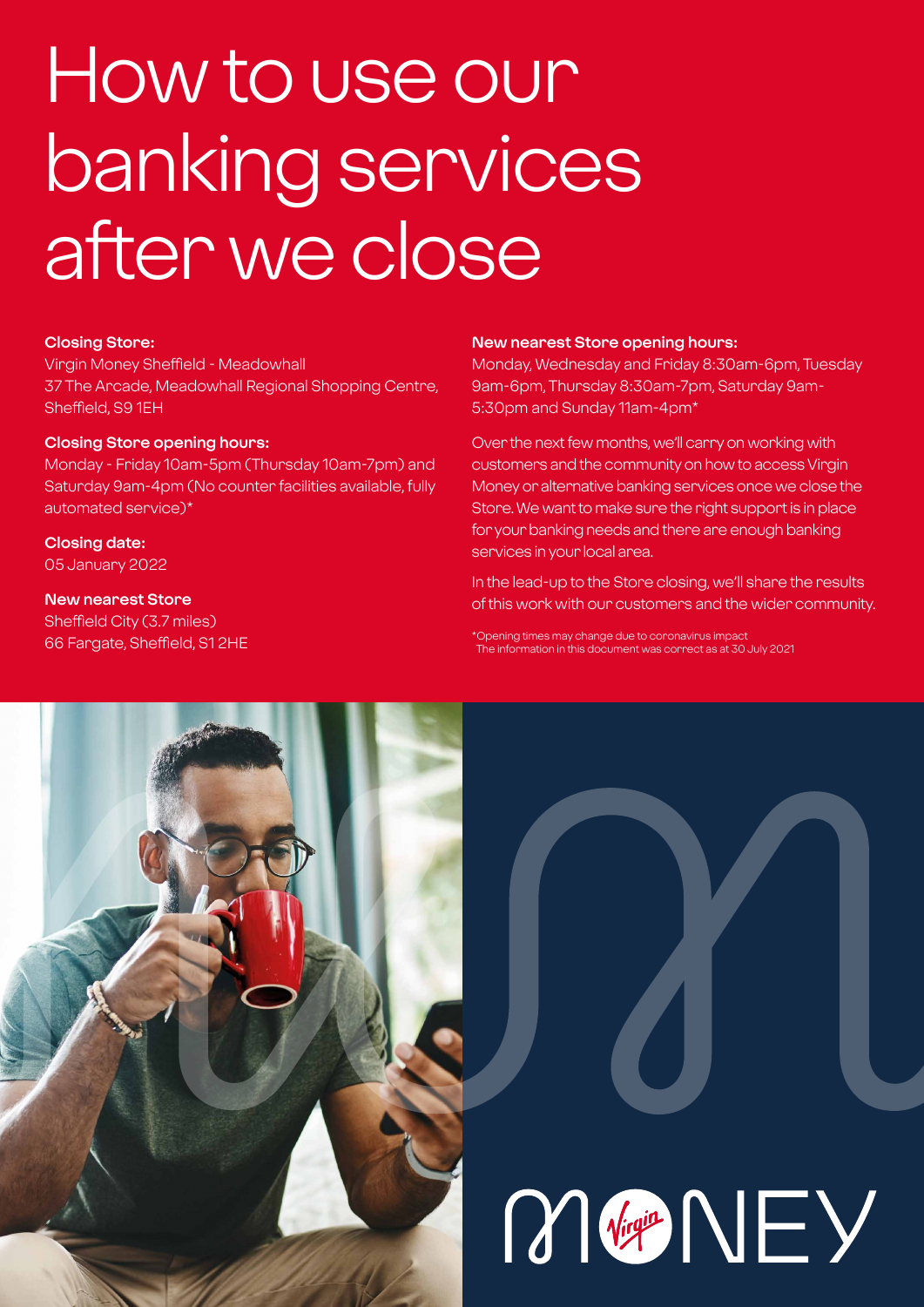### Understanding the impact of closing this Store

### Background

More and more customers are taking advantage of our digital services and only visiting Stores when they want to discuss a significant life event. Between April 2019 and July 2021 we've seen digital registrations increase from 48.7% to 57.6% across our personal customers, and daily internet banking and mobile app logins are up 66%.

It's important to balance investment in digital services with making sure our Store network continues to meet the needs of our customers. This means that we've made the difficult decision to close a number of Stores, including Sheffield - Meadowhall.

This decision has been reached after considerable thought and analysis which includes input from local management.

Our Stores will continue to be a really important part of what we do and we've recently refreshed and revitalised them now that we're one Virgin Money brand.

We've signed up to the UK Finance Access to Banking Standard and follow this for all Store closures: **[www.lendingstandardsboard.org.uk/wp-content/](http://www.lendingstandardsboard.org.uk/wp-content/uploads/2017/07/Access_to_Banking_Standard.pdf) [uploads/2017/07/Access\\_to\\_Banking\\_Standard.pdf](http://www.lendingstandardsboard.org.uk/wp-content/uploads/2017/07/Access_to_Banking_Standard.pdf)**. On 21 September 2020, the Financial Conduct Authority (FCA) introduced new standards which we'll also follow. More info can be found at **[www.fca.org.uk/publication/finalised](http://www.fca.org.uk/publication/finalised-guidance/fg20-03.pdf)[guidance/fg20-03.pdf](http://www.fca.org.uk/publication/finalised-guidance/fg20-03.pdf)**

### Considerations

In trying to decide whether to close a Store, we look at a lot of different things.

As well as how often a Store is used, we look at how local customers – including potentially vulnerable groups and business customers – will be able to carry on using banking services after the Store closes.

- > Number of customers using the Store
- > Number of other Stores we have in the area
- > Distance to nearest Store
- > Change in number of transactions in Store
- > Change in customer use of Store
- > Current lease on Store
- > ATM availability
- > Access to other banks in the area
- > Banking services at the local Post Office\*\*
- > Public transport to other Stores
- > Other ways to bank (e.g. mobile, internet and phone)
- \*\*Business customers will be charged their agreed tariff for transactions, except Change Giving where the costs are recharged monthly in arrears.

Our decision to close Sheffield - Meadowhall Store was influenced by the following:

- > We continue to see an increase in mobile use and customers signing up for digital services.
- > Should a customer wish to use a Store for general advice or to discuss a product, Sheffield City Store is 3.7 miles away and there are a further 3 Stores within 7 miles.
- > There are other ATMs in the area that are free to use.
- > Our mobile, internet and telephone banking facilities allow customers to do most day-to-day tasks, like balance checks, viewing transactions, transferring money between accounts, paying bills and cancelling / amending regular payments. Customers can even pay in a cheque on the go.
- > Customers are also able to use our mobile app to make external payments in a number of different ways and we're continuing to make our digital banking services bigger and better.
- > The local full service Post Office is located nearby on 74 Barrow Road, Wincobank and provides personal and business customers with an alternative way to do their dayto-day banking transactions, such as cash withdrawals and paying in cash and cheques.
- > Customers can get all the information about our products and services, or raise any concerns by calling us on **0800 121 7365**. Our opening times are 7am to 9pm Monday to Saturday and 10am to 5pm on Sundays.
- > All our Stores offer an identical service, with good accessibility.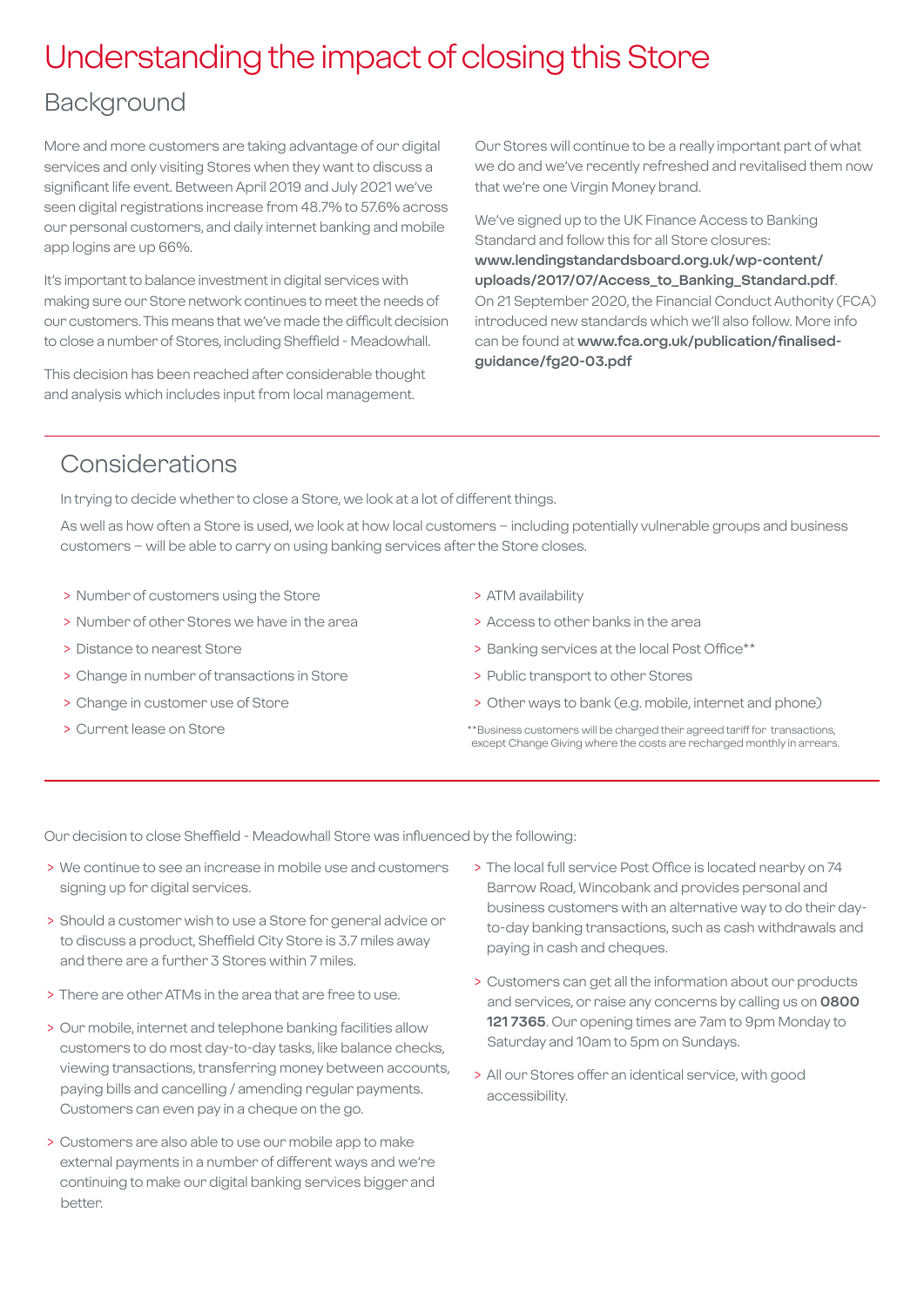### Understanding the impact of closing this Store

### What influenced our decision?

We've looked at how all customers, particularly those potentially vulnerable groups and businesses, can continue to access banking services after the Store closes. Below is some important info about how our customers are using the Store:

 $35\%$ 

**Transactions down year on year**

- > **86%** of customers visited the Store 3 times or less in the last 12 months
- > Of our customers aged 70 and above, 83% visited the Store on 3 days or less during the last 12 months.
- > Potentially vulnerable customers (within one or more of the following; over 70 years old, receive benefits, have a basic Personal Current Account, are Store users only or are in arrears) 85% of those customers visited the Store on 3 days or less during the last 12 months.

 > Micro Enterprises & Charities Customer Insight - 79% of micro enterprises visited the Store on 3 days or less during the last 12 months, with 0% of transactions involving cash. 87% of charities visited the Store on 3 days or less during the last 12 months, with 0% involving cash.

Our Store colleagues will actively engage with customers, including those potentially vulnerable, to discuss their options and support how they'd like to bank, along with engaging with local groups in the community.

Details of the activities, additional support requirements, feedback received and remedial action needed will be included in the Store Review document, which will be available on our website and in Stores this December.

### Local information

Sheffield is a city and metropolitan borough in South Yorkshire. There are 3 Stores in addition to the Meadowhall Store within the city.

The Store is situated in the Meadowhall Regional Shopping Centre on the outskirts of Sheffield, with other banks within the centre including TSB, HSBC, Santander, Nationwide and Halifax.

Sheffield City Store, which is located in the centre of Sheffield, is just 3.7 miles away. This is a flagship Store, offering extended opening hours and more Store facilities.

#### **Transport Links**

A bus runs direct from Meadowhall to Sheffield City Centre every 20 minutes and the scheduled journey time is 11 minutes.

Trains run every 15 minutes and take just 5 minutes to arrive at Sheffield Train Station, with the Sheffield City Store within walking distance.

Road links between Meadowhall and Sheffield City Centre are well serviced by various routes, with average journey times of less than 20 minutes.

### **Mobile Phone Signal availability**

Meadowhall Shopping Centre is well serviced by all national mobile phone networks with 4G services available from all national operators. (source Ofcom)

#### **ISP & available speeds**

Meadowhall Shopping Centre is well serviced by all national providers with standard broadband availability. (source Ofcom)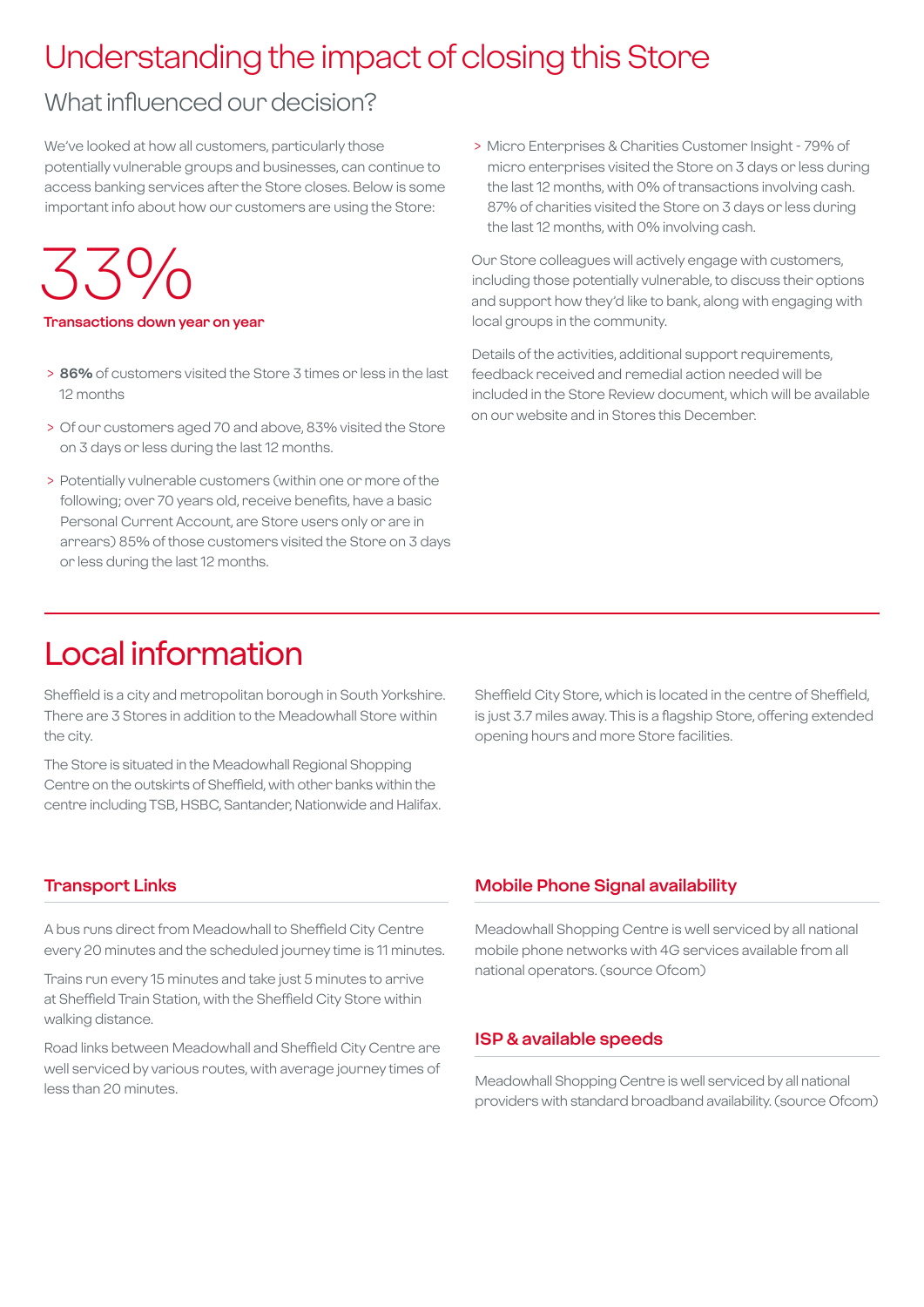## Distances to local services from the closing Store

#### **Distance to our nearest Stores** virginmoney.com/store-finder



#### **Sheffield City**

66 Fargate, Sheffield, S1 2HE Monday, Wednesday and Friday 8:30am-6pm, Tuesday 9am-6pm, Thursday 8:30am-7pm, Saturday 9am-5:30pm and Sunday 11am-4pm\*



#### **Rotherham**

1 Frederick Street, Rotherham, S60 1QP Monday - Friday 9:15am-4:30pm and Saturday 9:15am-4pm\*



#### **Sheffield - Hillsborough**

157 Bradfield Road, Sheffield, S6 2LY Monday - Friday 9:15am-4:30pm\*



#### **Sheffield - Woodseats**

681 Chesterfield Road, Sheffield, S8 0RY Monday - Friday 9:15am-4:30pm\*

#### **Distance to Post Office**

www.postoffice.co.uk/branch-finder



### 0.7 miles **Wincobank**

74 Barrow Road, Wincobank, Sheffield, S9 1LB Monday - Friday 9am-5pm and Saturday 10am-1pm There is a full service Post Office available on Barrow Road in Wincobank, Sheffield.

#### **Competitor sites in current location?**

#### **Nearest Link ATM**

link.co.uk/atm-locator





### 0.04 miles **TSB**

11 High Street, Meadowhall Regional Shopping Centre, Sheffield, S9 1EN

### Other places you can bank locally





You can get a copy of this impact assessment on our website, in Store or by calling us.

- > 37 The Arcade, Meadowhall Regional Shopping Centre, Sheffield, S9 1EH
- > 0800 121 7365
- > virginmoney.com/store-closures